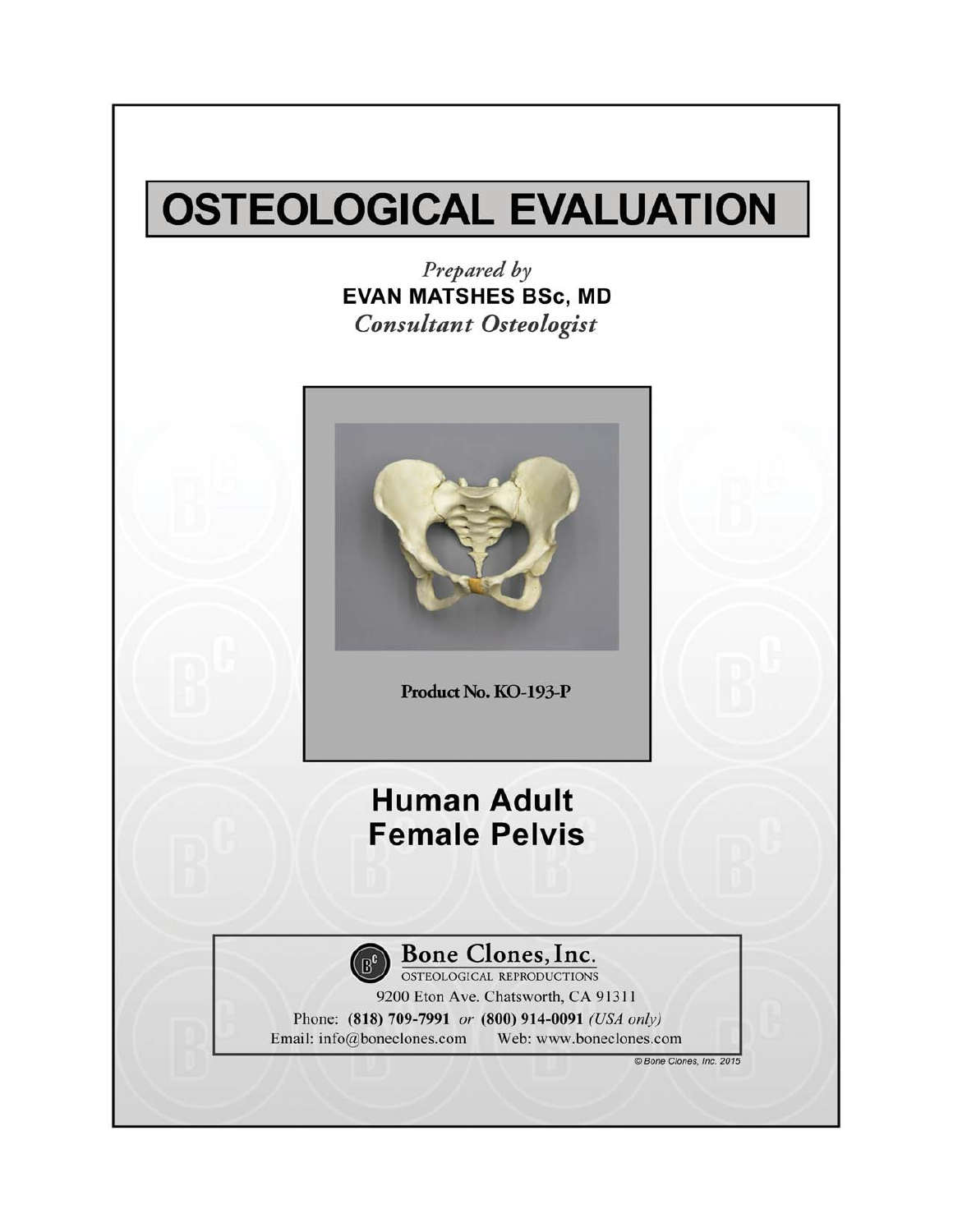## **Adult Female Pelvis**

| <b>Product Number:</b>     | $KO-193-P$                       |
|----------------------------|----------------------------------|
| <b>Specimen Evaluated:</b> | Bone Clones <sup>®</sup> replica |
| <b>Skeletal Inventory:</b> | 1 complete articulated pelvis    |

#### **GENERAL OBSERVATIONS**:

In general, the molding process has preserved significant details necessary for evaluation. The remains are totally skeletonized.

#### **OSTEOLOGICAL OBSERVATIONS:**

General shape and configuration of the individual bones is within normal limits.

|                              | <b>Female</b>              |
|------------------------------|----------------------------|
| <b>Body of pubis</b>         | <b>Broad</b>               |
| <b>Subpubic angle</b>        | <b>Broad</b>               |
| <b>Ischiopubic ramus</b>     | Everted                    |
| <b>Symphysis</b>             | Low                        |
| <b>Obturator foramina</b>    | Small and somewhat angular |
| Acetabula                    | <b>Small</b>               |
| <b>Greater sciatic notch</b> | Wide and shallow           |
| Ilia                         | Low, more flaring in upper |
|                              | portion                    |
| <b>SI</b> articulations      | Small, more oblique        |
| <b>Preauricular sulcus</b>   | Prominent and deep on left |
|                              | side                       |
| <b>Sacrum</b>                | Short; broad superior and  |
|                              | narrow inferiorly          |
| Pelvis as a whole            | Less massive (gracile),    |
|                              | smoother (compare with FO- |
|                              | $103-P$                    |
|                              | More circular              |

Features typical of the female pelvis are present. These include: